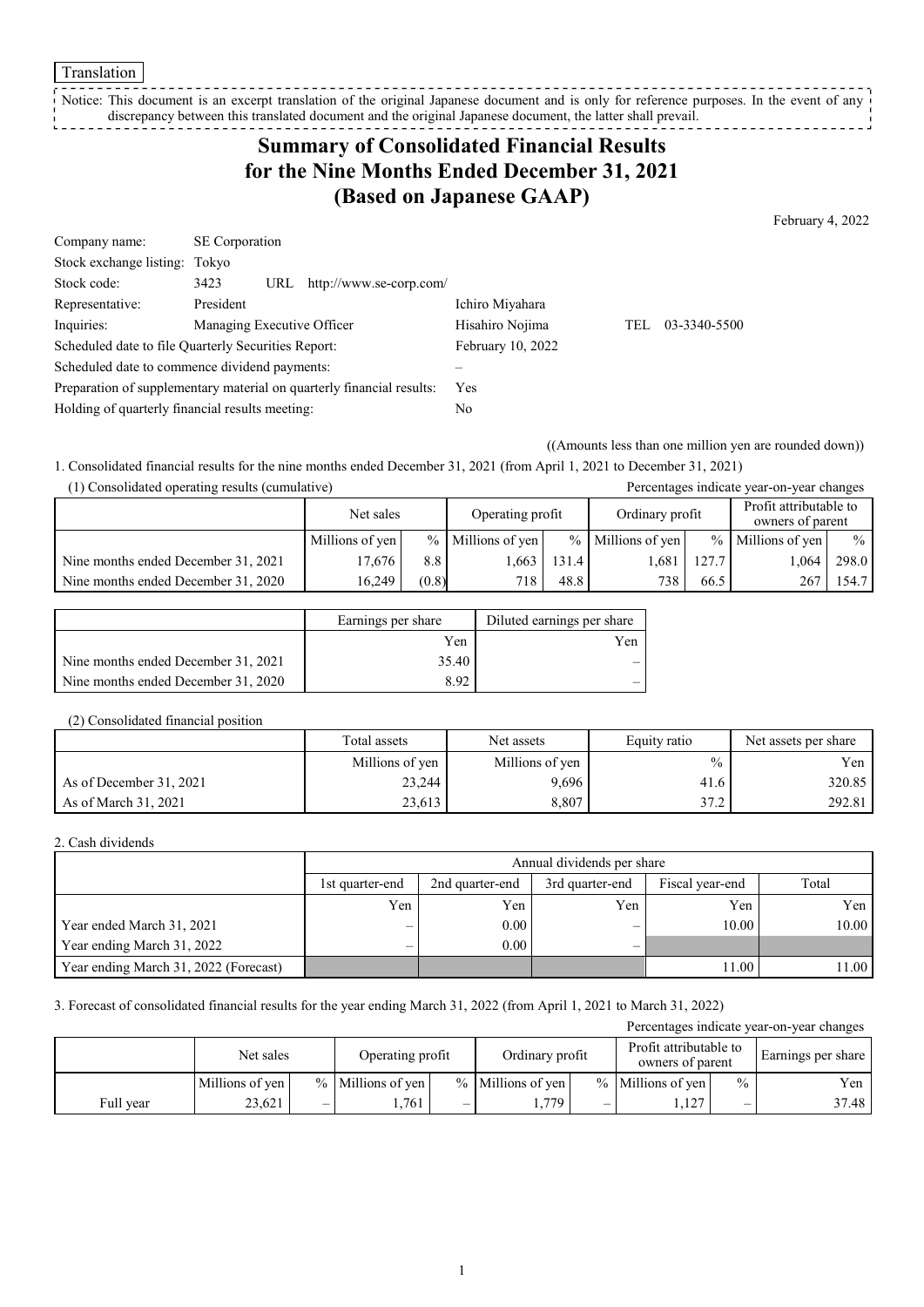| 4. Notes                                                                                                                                                                         |                  |                                                         |                   |
|----------------------------------------------------------------------------------------------------------------------------------------------------------------------------------|------------------|---------------------------------------------------------|-------------------|
| (1) Changes in significant subsidiaries during the nine months ended December 31, 2021<br>(changes in specified subsidiaries resulting in the change in scope of consolidation): | N <sub>o</sub>   |                                                         |                   |
| (2) Application of special accounting methods for preparing quarterly consolidated financial statements:                                                                         | Yes              |                                                         |                   |
| (3) Changes in accounting policies, changes in accounting estimates, and restatement of prior period financial statements                                                        |                  |                                                         |                   |
| Changes in accounting policies due to revisions to accounting standards and other regulations:                                                                                   | Yes              |                                                         |                   |
| Changes in accounting policies due to other reasons:                                                                                                                             | N <sub>o</sub>   |                                                         |                   |
| Changes in accounting estimates:                                                                                                                                                 | N <sub>o</sub>   |                                                         |                   |
| Restatement of prior period financial statements:                                                                                                                                | No               |                                                         |                   |
| (4) Number of issued shares (common shares)                                                                                                                                      |                  |                                                         |                   |
| Total number of issued shares at the end of the period (including treasury shares)                                                                                               |                  |                                                         |                   |
| As of December 31, 2021                                                                                                                                                          |                  | 31,256,600 shares   As of March 31, 2021                | 31,256,600 shares |
| Number of treasury shares at the end of the period                                                                                                                               |                  |                                                         |                   |
| As of December 31, 2021                                                                                                                                                          | 1,148,528 shares | As of March 31, 2021                                    | 1,248,528 shares  |
| Average number of shares during the period (cumulative from the beginning of the fiscal year)                                                                                    |                  |                                                         |                   |
| Nine months ended December 31, 2021                                                                                                                                              |                  | 30,074,739 shares   Nine months ended December 31, 2020 | 29,974,739 shares |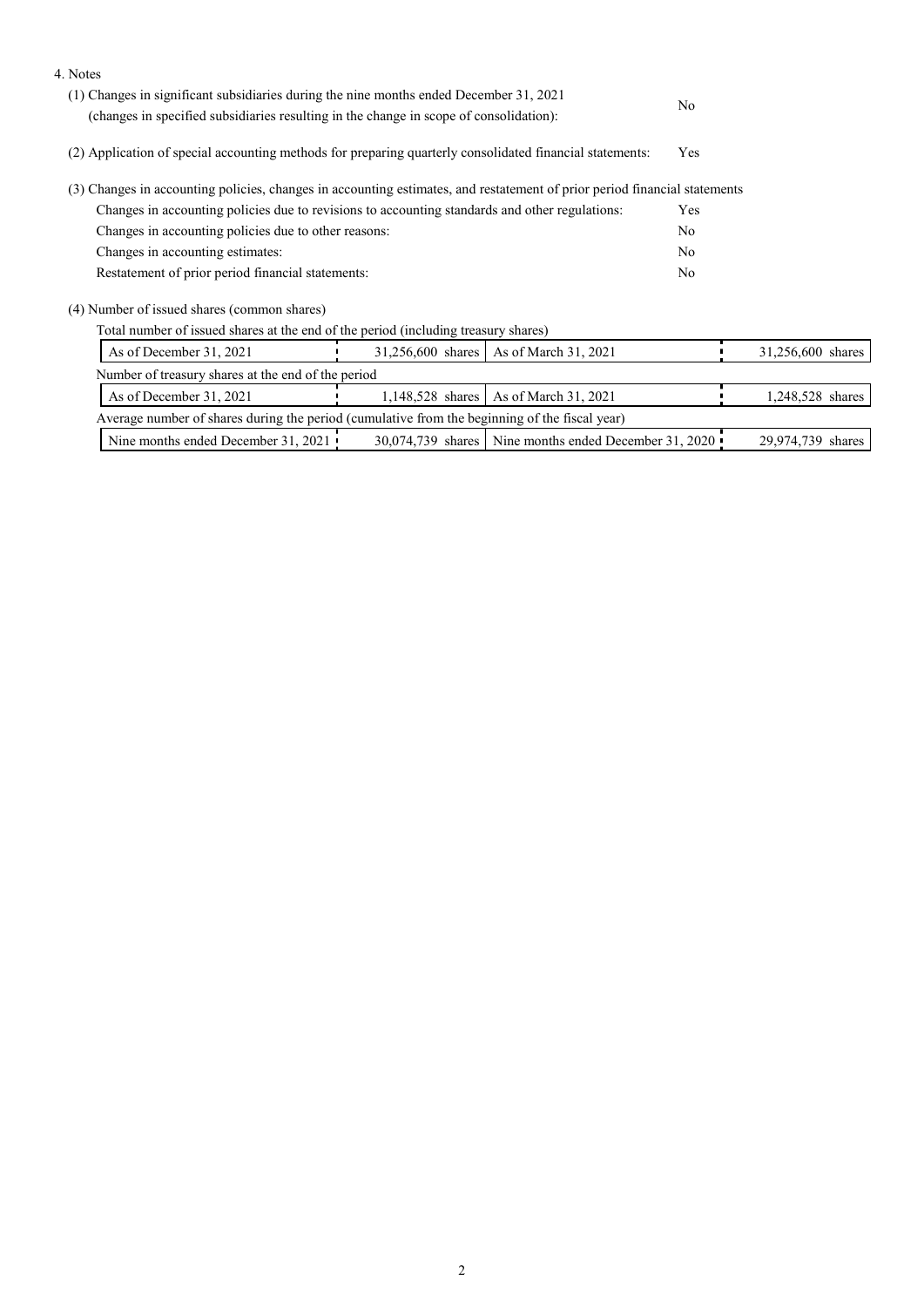## **Quarterly consolidated financial statements**

**Consolidated balance sheets** 

| As of December 31, 2021<br>As of March 31, 2021<br>Assets<br>Current assets<br>Cash and deposits<br>4,549,957<br>4,374,613<br>Notes and accounts receivable - trade<br>6,414,546<br>Notes and accounts receivable - trade, and contract assets<br>5,596,716<br>Electronically recorded monetary claims - operating<br>1,785,042<br>1,898,847<br>Merchandise and finished goods<br>562,597<br>741,596<br>Work in process<br>797,217<br>683,973<br>Raw materials and supplies<br>1,116,270<br>1,419,214<br>Other<br>328,433<br>400,769<br>Allowance for doubtful accounts<br>(29, 536)<br>(28, 270)<br>15,524,530<br>Total current assets<br>15,087,460<br>Non-current assets<br>Property, plant and equipment<br>Buildings and structures, net<br>2,077,710<br>2,187,516<br>Machinery, equipment and vehicles, net<br>791,181<br>723,752<br>Tools, furniture and fixtures, net<br>83,097<br>87,832<br>Land<br>2,924,675<br>2,963,836<br>Leased assets, net<br>401,538<br>374,052<br>74,644<br>Construction in progress<br>7,513<br>6,285,716<br>Total property, plant and equipment<br>6,411,635<br>Intangible assets<br>Goodwill<br>164,488<br>130,142<br>Other<br>94,607<br>77,448<br>Total intangible assets<br>241,937<br>224,749<br>Investments and other assets<br>Investment securities<br>641,119<br>676,457<br>Other<br>943,343<br>867,911<br>Allowance for doubtful accounts<br>(23, 534)<br>(23, 480)<br>Total investments and other assets<br>1,560,927<br>1,520,888<br>Total non-current assets<br>8,088,581<br>8,157,273 |              |            | (Thousands of yen) |
|---------------------------------------------------------------------------------------------------------------------------------------------------------------------------------------------------------------------------------------------------------------------------------------------------------------------------------------------------------------------------------------------------------------------------------------------------------------------------------------------------------------------------------------------------------------------------------------------------------------------------------------------------------------------------------------------------------------------------------------------------------------------------------------------------------------------------------------------------------------------------------------------------------------------------------------------------------------------------------------------------------------------------------------------------------------------------------------------------------------------------------------------------------------------------------------------------------------------------------------------------------------------------------------------------------------------------------------------------------------------------------------------------------------------------------------------------------------------------------------------------------------------------------------|--------------|------------|--------------------|
|                                                                                                                                                                                                                                                                                                                                                                                                                                                                                                                                                                                                                                                                                                                                                                                                                                                                                                                                                                                                                                                                                                                                                                                                                                                                                                                                                                                                                                                                                                                                       |              |            |                    |
|                                                                                                                                                                                                                                                                                                                                                                                                                                                                                                                                                                                                                                                                                                                                                                                                                                                                                                                                                                                                                                                                                                                                                                                                                                                                                                                                                                                                                                                                                                                                       |              |            |                    |
|                                                                                                                                                                                                                                                                                                                                                                                                                                                                                                                                                                                                                                                                                                                                                                                                                                                                                                                                                                                                                                                                                                                                                                                                                                                                                                                                                                                                                                                                                                                                       |              |            |                    |
|                                                                                                                                                                                                                                                                                                                                                                                                                                                                                                                                                                                                                                                                                                                                                                                                                                                                                                                                                                                                                                                                                                                                                                                                                                                                                                                                                                                                                                                                                                                                       |              |            |                    |
|                                                                                                                                                                                                                                                                                                                                                                                                                                                                                                                                                                                                                                                                                                                                                                                                                                                                                                                                                                                                                                                                                                                                                                                                                                                                                                                                                                                                                                                                                                                                       |              |            |                    |
|                                                                                                                                                                                                                                                                                                                                                                                                                                                                                                                                                                                                                                                                                                                                                                                                                                                                                                                                                                                                                                                                                                                                                                                                                                                                                                                                                                                                                                                                                                                                       |              |            |                    |
|                                                                                                                                                                                                                                                                                                                                                                                                                                                                                                                                                                                                                                                                                                                                                                                                                                                                                                                                                                                                                                                                                                                                                                                                                                                                                                                                                                                                                                                                                                                                       |              |            |                    |
|                                                                                                                                                                                                                                                                                                                                                                                                                                                                                                                                                                                                                                                                                                                                                                                                                                                                                                                                                                                                                                                                                                                                                                                                                                                                                                                                                                                                                                                                                                                                       |              |            |                    |
|                                                                                                                                                                                                                                                                                                                                                                                                                                                                                                                                                                                                                                                                                                                                                                                                                                                                                                                                                                                                                                                                                                                                                                                                                                                                                                                                                                                                                                                                                                                                       |              |            |                    |
|                                                                                                                                                                                                                                                                                                                                                                                                                                                                                                                                                                                                                                                                                                                                                                                                                                                                                                                                                                                                                                                                                                                                                                                                                                                                                                                                                                                                                                                                                                                                       |              |            |                    |
|                                                                                                                                                                                                                                                                                                                                                                                                                                                                                                                                                                                                                                                                                                                                                                                                                                                                                                                                                                                                                                                                                                                                                                                                                                                                                                                                                                                                                                                                                                                                       |              |            |                    |
|                                                                                                                                                                                                                                                                                                                                                                                                                                                                                                                                                                                                                                                                                                                                                                                                                                                                                                                                                                                                                                                                                                                                                                                                                                                                                                                                                                                                                                                                                                                                       |              |            |                    |
|                                                                                                                                                                                                                                                                                                                                                                                                                                                                                                                                                                                                                                                                                                                                                                                                                                                                                                                                                                                                                                                                                                                                                                                                                                                                                                                                                                                                                                                                                                                                       |              |            |                    |
|                                                                                                                                                                                                                                                                                                                                                                                                                                                                                                                                                                                                                                                                                                                                                                                                                                                                                                                                                                                                                                                                                                                                                                                                                                                                                                                                                                                                                                                                                                                                       |              |            |                    |
|                                                                                                                                                                                                                                                                                                                                                                                                                                                                                                                                                                                                                                                                                                                                                                                                                                                                                                                                                                                                                                                                                                                                                                                                                                                                                                                                                                                                                                                                                                                                       |              |            |                    |
|                                                                                                                                                                                                                                                                                                                                                                                                                                                                                                                                                                                                                                                                                                                                                                                                                                                                                                                                                                                                                                                                                                                                                                                                                                                                                                                                                                                                                                                                                                                                       |              |            |                    |
|                                                                                                                                                                                                                                                                                                                                                                                                                                                                                                                                                                                                                                                                                                                                                                                                                                                                                                                                                                                                                                                                                                                                                                                                                                                                                                                                                                                                                                                                                                                                       |              |            |                    |
|                                                                                                                                                                                                                                                                                                                                                                                                                                                                                                                                                                                                                                                                                                                                                                                                                                                                                                                                                                                                                                                                                                                                                                                                                                                                                                                                                                                                                                                                                                                                       |              |            |                    |
|                                                                                                                                                                                                                                                                                                                                                                                                                                                                                                                                                                                                                                                                                                                                                                                                                                                                                                                                                                                                                                                                                                                                                                                                                                                                                                                                                                                                                                                                                                                                       |              |            |                    |
|                                                                                                                                                                                                                                                                                                                                                                                                                                                                                                                                                                                                                                                                                                                                                                                                                                                                                                                                                                                                                                                                                                                                                                                                                                                                                                                                                                                                                                                                                                                                       |              |            |                    |
|                                                                                                                                                                                                                                                                                                                                                                                                                                                                                                                                                                                                                                                                                                                                                                                                                                                                                                                                                                                                                                                                                                                                                                                                                                                                                                                                                                                                                                                                                                                                       |              |            |                    |
|                                                                                                                                                                                                                                                                                                                                                                                                                                                                                                                                                                                                                                                                                                                                                                                                                                                                                                                                                                                                                                                                                                                                                                                                                                                                                                                                                                                                                                                                                                                                       |              |            |                    |
|                                                                                                                                                                                                                                                                                                                                                                                                                                                                                                                                                                                                                                                                                                                                                                                                                                                                                                                                                                                                                                                                                                                                                                                                                                                                                                                                                                                                                                                                                                                                       |              |            |                    |
|                                                                                                                                                                                                                                                                                                                                                                                                                                                                                                                                                                                                                                                                                                                                                                                                                                                                                                                                                                                                                                                                                                                                                                                                                                                                                                                                                                                                                                                                                                                                       |              |            |                    |
|                                                                                                                                                                                                                                                                                                                                                                                                                                                                                                                                                                                                                                                                                                                                                                                                                                                                                                                                                                                                                                                                                                                                                                                                                                                                                                                                                                                                                                                                                                                                       |              |            |                    |
|                                                                                                                                                                                                                                                                                                                                                                                                                                                                                                                                                                                                                                                                                                                                                                                                                                                                                                                                                                                                                                                                                                                                                                                                                                                                                                                                                                                                                                                                                                                                       |              |            |                    |
|                                                                                                                                                                                                                                                                                                                                                                                                                                                                                                                                                                                                                                                                                                                                                                                                                                                                                                                                                                                                                                                                                                                                                                                                                                                                                                                                                                                                                                                                                                                                       |              |            |                    |
|                                                                                                                                                                                                                                                                                                                                                                                                                                                                                                                                                                                                                                                                                                                                                                                                                                                                                                                                                                                                                                                                                                                                                                                                                                                                                                                                                                                                                                                                                                                                       |              |            |                    |
|                                                                                                                                                                                                                                                                                                                                                                                                                                                                                                                                                                                                                                                                                                                                                                                                                                                                                                                                                                                                                                                                                                                                                                                                                                                                                                                                                                                                                                                                                                                                       |              |            |                    |
|                                                                                                                                                                                                                                                                                                                                                                                                                                                                                                                                                                                                                                                                                                                                                                                                                                                                                                                                                                                                                                                                                                                                                                                                                                                                                                                                                                                                                                                                                                                                       |              |            |                    |
|                                                                                                                                                                                                                                                                                                                                                                                                                                                                                                                                                                                                                                                                                                                                                                                                                                                                                                                                                                                                                                                                                                                                                                                                                                                                                                                                                                                                                                                                                                                                       |              |            |                    |
|                                                                                                                                                                                                                                                                                                                                                                                                                                                                                                                                                                                                                                                                                                                                                                                                                                                                                                                                                                                                                                                                                                                                                                                                                                                                                                                                                                                                                                                                                                                                       |              |            |                    |
|                                                                                                                                                                                                                                                                                                                                                                                                                                                                                                                                                                                                                                                                                                                                                                                                                                                                                                                                                                                                                                                                                                                                                                                                                                                                                                                                                                                                                                                                                                                                       | Total assets | 23,613,111 | 23, 244, 733       |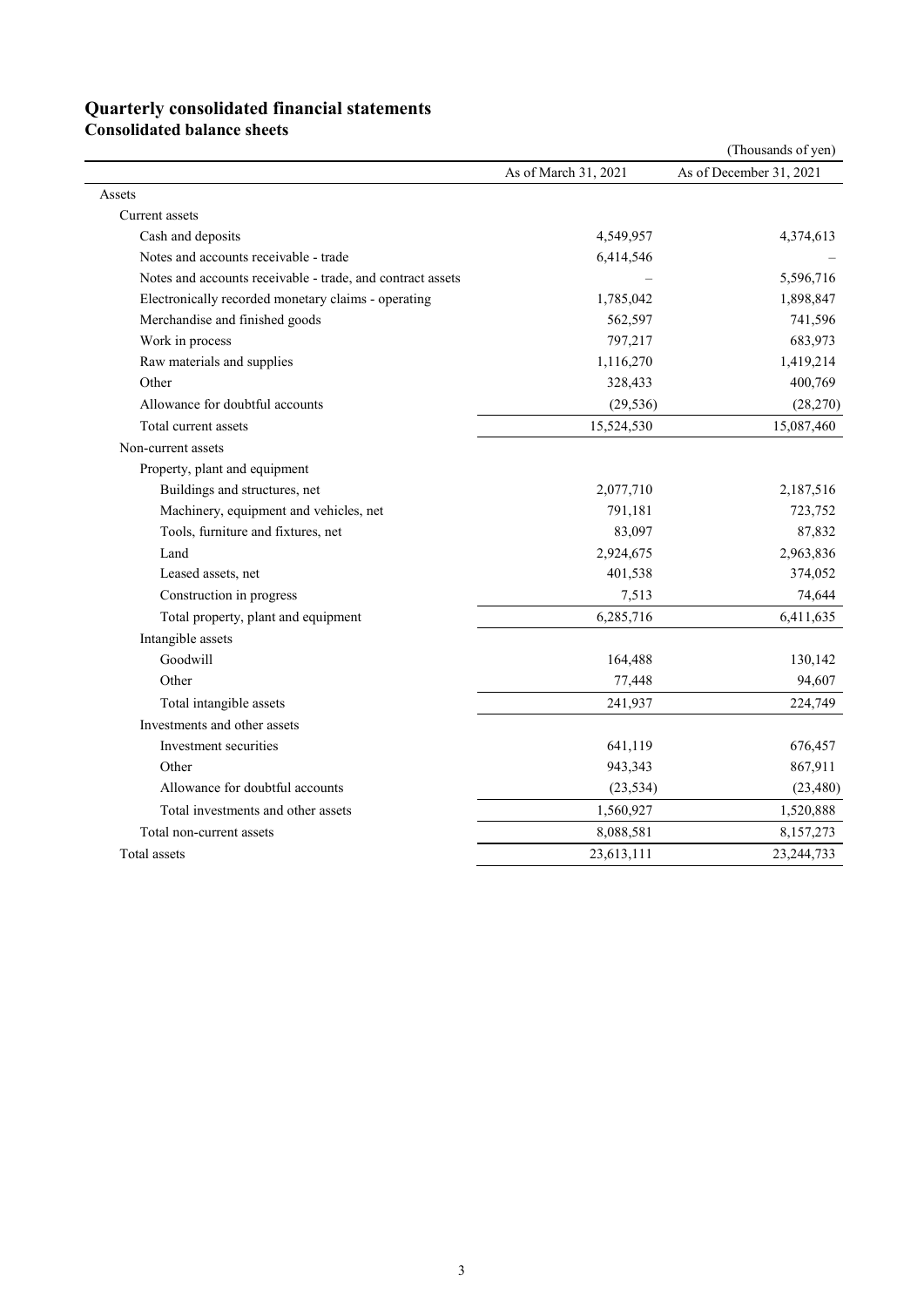|                                                            |                      | (Thousands of yen)      |
|------------------------------------------------------------|----------------------|-------------------------|
|                                                            | As of March 31, 2021 | As of December 31, 2021 |
| Liabilities                                                |                      |                         |
| Current liabilities                                        |                      |                         |
| Notes and accounts payable - trade                         | 4,381,555            | 4,152,550               |
| Electronically recorded obligations - operating            | 1,524,051            | 1,965,301               |
| Short-term borrowings                                      | 310,522              | 300,522                 |
| Current portion of long-term borrowings                    | 1,779,876            | 1,689,266               |
| Current portion of bonds payable                           | 188,000              | 99,500                  |
| Income taxes payable                                       | 271,278              | 359,519                 |
| Provision for bonuses                                      | 148,337              | 68,953                  |
| Provision for loss on construction contracts               |                      | 326                     |
| Other                                                      | 1,759,789            | 1,163,719               |
| Total current liabilities                                  | 10,363,411           | 9,799,658               |
| Non-current liabilities                                    |                      |                         |
| Long-term borrowings                                       | 2,867,895            | 2,217,857               |
| Provision for retirement benefits for directors (and other | 566,550              | 540,775                 |
| officers)                                                  |                      |                         |
| Retirement benefit liability                               | 406,855              | 415,334                 |
| Asset retirement obligations                               | 155,426              | 156,001                 |
| Other                                                      | 445,432              | 418,197                 |
| Total non-current liabilities                              | 4,442,158            | 3,748,166               |
| <b>Total liabilities</b>                                   | 14,805,569           | 13,547,824              |
| Net assets                                                 |                      |                         |
| Shareholders' equity                                       |                      |                         |
| Share capital                                              | 1,228,057            | 1,228,057               |
| Capital surplus                                            | 1,000,924            | 1,012,350               |
| Retained earnings                                          | 6,434,118            | 7,260,527               |
| Treasury shares                                            | (229, 403)           | (211,030)               |
| Total shareholders' equity                                 | 8,433,696            | 9,289,905               |
| Accumulated other comprehensive income                     |                      |                         |
| Valuation difference on available-for-sale securities      | 329,204              | 353,786                 |
| Deferred gains or losses on hedges                         |                      | 9                       |
| Remeasurements of defined benefit plans                    | 23,641               | 16,486                  |
| Total accumulated other comprehensive income               | 352,845              | 370,282                 |
| Non-controlling interests                                  | 20,999               | 36,721                  |
| Total net assets                                           | 8,807,541            | 9,696,909               |
| Total liabilities and net assets                           | 23,613,111           | 23, 244, 733            |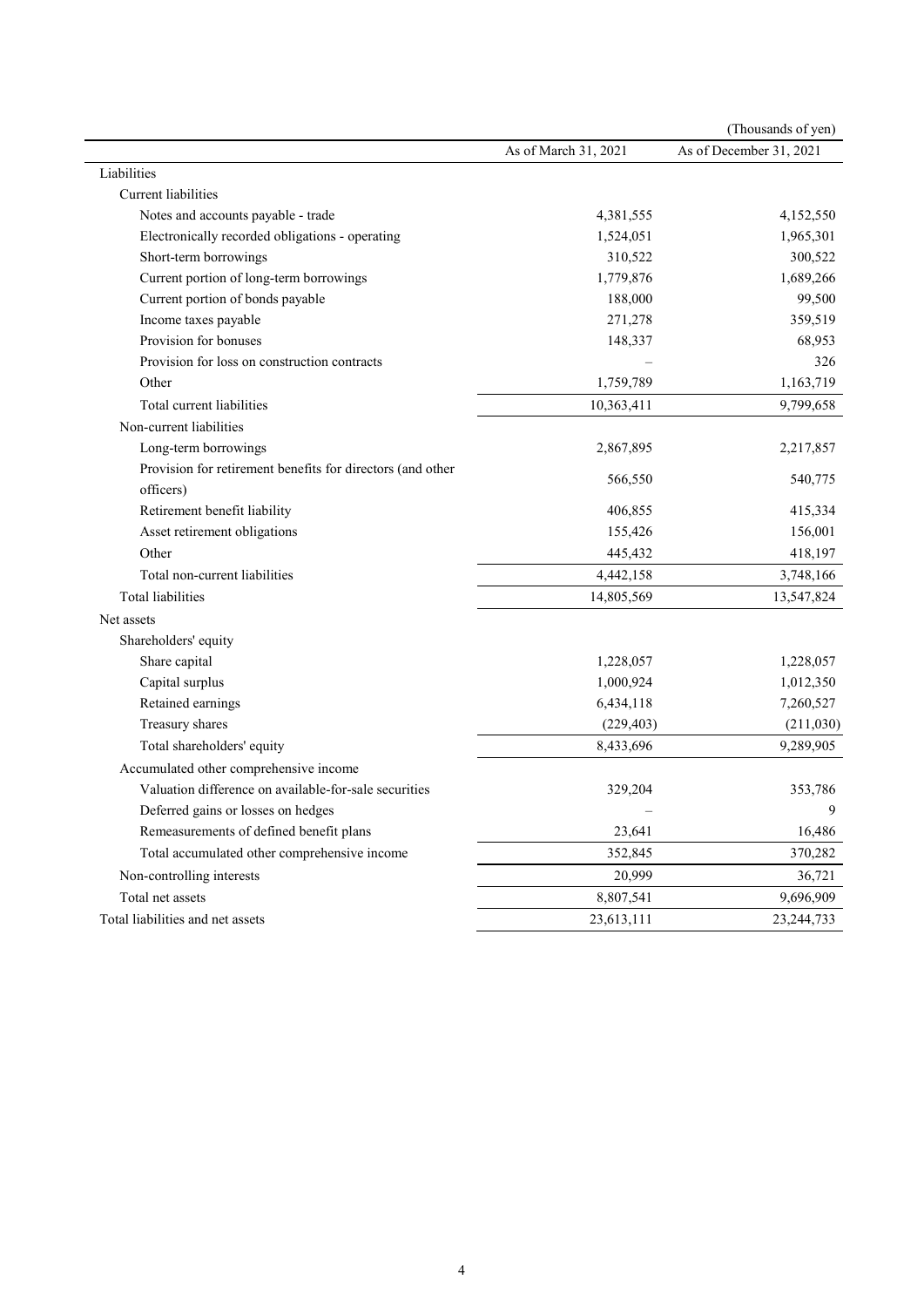### **Consolidated statements of income (cumulative) and consolidated statements of comprehensive income (cumulative)**

**Consolidated statements of income (cumulative)**

|                                                         |                   | (Thousands of yen) |
|---------------------------------------------------------|-------------------|--------------------|
|                                                         | Nine months ended | Nine months ended  |
|                                                         | December 31, 2020 | December 31, 2021  |
| Net sales                                               | 16,249,514        | 17,676,324         |
| Cost of sales                                           | 12,091,699        | 12,330,750         |
| Gross profit                                            | 4,157,815         | 5,345,574          |
| Selling, general and administrative expenses            | 3,439,001         | 3,682,502          |
| Operating profit                                        | 718,814           | 1,663,071          |
| Non-operating income                                    |                   |                    |
| Interest income                                         | 111               | 61                 |
| Dividend income                                         | 7,099             | 7,554              |
| Commission income                                       | 3,941             | 2,492              |
| Rental income from buildings                            | 6,372             | 6,372              |
| Foreign exchange gains                                  | 1,192             |                    |
| Reversal of allowance for doubtful accounts             | 944               | 1,320              |
| Subsidy income                                          | 21,891            | 1,098              |
| Gain on sale of scraps                                  | 9,596             | 31,201             |
| Other                                                   | 10,242            | 16,020             |
| Total non-operating income                              | 61,392            | 66,120             |
| Non-operating expenses                                  |                   |                    |
| Interest expenses                                       | 22,646            | 20,908             |
| Sales discounts                                         | 14,191            | 12,158             |
| Foreign exchange losses                                 |                   | 10,551             |
| Donations                                               | 2,545             | 1,956              |
| Other                                                   | 2,338             | 1,865              |
| Total non-operating expenses                            | 41,721            | 47,440             |
| Ordinary profit                                         | 738,484           | 1,681,751          |
| Extraordinary income                                    |                   |                    |
| Gain on sale of non-current assets                      | 1,539             | 27                 |
| Gain on sale of investment securities                   | 34                |                    |
| Total extraordinary income                              | 1,574             | 27                 |
| <b>Extraordinary</b> losses                             |                   |                    |
| Loss on sale of non-current assets                      | 41                | 40                 |
| Loss on retirement of non-current assets                | 4,517             | 9,231              |
| Loss on valuation of investment securities              | 210,885           |                    |
| Retirement benefits for directors (and other officers)  |                   | 4,420              |
| Total extraordinary losses                              | 215,444           | 13,692             |
| Profit before income taxes                              | 524,614           | 1,668,086          |
| Income taxes                                            | 285,405           | 598,664            |
| Profit                                                  | 239,208           | 1,069,421          |
| Profit (loss) attributable to non-controlling interests | (28,309)          | 4,802              |
| Profit attributable to owners of parent                 | 267,518           | 1,064,619          |